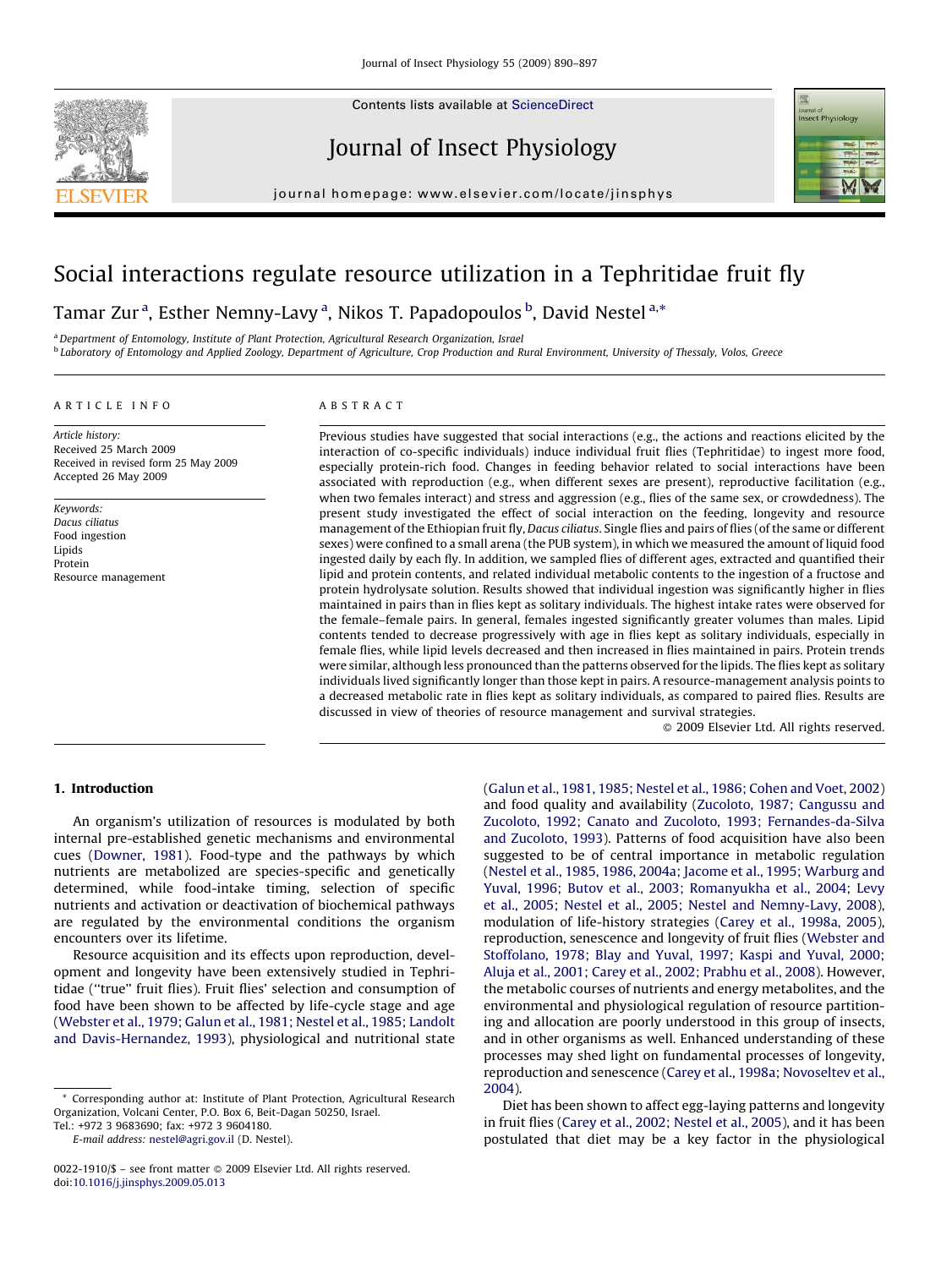response of an organism to its environment [\(Butov et al., 2003;](#page-6-0) [Romanyukha et al., 2004](#page-6-0)). In this regard, [Romanyukha et al. \(2004\)](#page-7-0) suggested that resource allocation and management in fruit flies, as observed during laboratory food manipulations, may explain differences in longevity and reproductive patterns. Based on the resource allocation model that they developed, [Romanyukha et al.](#page-7-0) [\(2004\)](#page-7-0) suggested that flies kept on a restricted diet consisting of only carbohydrates enter into a waiting mode, in which resources allocated for maintenance are systematically used up and replenished from reserves kept for future reproduction. This reproductive activity will occur when environmental conditions improve (e.g., when more protein becomes available), unless the fly dies before conditions become favorable for reproduction. Once a fly's resources have been depleted below a certain threshold level, it will die. If flies that are in a waiting-mode encounter protein-rich food, resources will be managed and reallocated to allow the flies to shift from a waiting mode to a reproductive mode, extending their life-span. In contrast, if protein-rich food is available early in adult life, resources will be allocated so that flies will tend to exploit their reproductive potential earlier in life, exhausting both maintenance and reproductive energy resources, so that these flies will die relatively young.

While the effect of food quantity and quality on longevity and reproduction has been extensively investigated, almost no information exists concerning the effects of social interactions (e.g., the actions and reactions elicited by the interaction of cospecific individuals) on the resource management, longevity and reproduction of fruit flies. [Aluja et al. \(2001\)](#page-6-0) recently suggested that the simple presence of a male fruit fly may affect a female fly's food ingestion, even in the absence of any physical contact. The feeding behavior of these female flies will be significantly different from that observed when no other male or female fly is present in the environment surrounding an individual female fly. This hypothesis was tested further in Anastrepha obliqua fruit flies (Tephritidae) by [Cresoni-Pereira and Zucoloto \(2005\)](#page-6-0), who found that not only the presence of males, but also their nutritional status (e.g., protein nourished), affected the protein intake of female flies. Moreover, [Mangan \(2003\)](#page-6-0) showed that compulsory contact between male and female A. ludens during reproductive maturation influenced egg production more than the presence of the food itself. Social interactions have also been reported as beneficial in vinegar (Drosophila) flies: from an extended reviewing of studies, [Lee et al. \(2008\)](#page-6-0) suggested than flies in cohabitation live longer than flies maintained singly. Additionally, [Ruan and Wu \(2008\)](#page-7-0) showed that social interactions in a short-lived strain of Drosophila increased life-span, and improved stress resistance and motor ability.

The aim of the present study was to investigate the effects of social interactions (e.g., isolation vs. pairing) on the fruit fly's management of nutritional and energetic resources (e.g., food intake and metabolism). In order to achieve this, we conducted experiments using the PUB (Phagostimulation Unit Bioassay) system ([Nestel et al., 2004b](#page-7-0)), which allowed us to measure daily individual net-intake of liquid food and to relate food intake to the age-dynamics of metabolic indicators (e.g., endogenous lipid and protein contents). The PUB system also allowed us to keep the flies in relatively small areas, restricting their locomotion. In this manner, we were able to investigate food and energy resource management in a low-energy expenditure scenario (in the case of isolated organisms), as well as the effects of social interactions, and probably stress, created by the pairing of flies (different types of pairing) in relatively small areas. The study was conducted with the Ethiopian fruit fly (Dacus ciliatus), which is an oligophagous fly that develops on cucurbits. Our study used only adult flies. We hypothesized that the presence of a second fly in the PUB and the sex of that second fly (e.g., same sex or different sex) would induce

social interactions that would lead the flies to manage both their food intake and their energy resources differently. We also hypothesized that the type of social interaction, or lack of interaction, might affect longevity patterns and possibly metabolic regulation as well, shedding light on the relationships between reproduction, metabolism and survival.

# 2. Materials and methods

# 2.1. Source of insects

Adult flies (D. ciliatus) were obtained from a laboratory colony maintained in the quarantine facilities of the Plant Protection and Inspection Services of the Ministry of Agriculture, Israel. This colony had been reared on zucchini fruit for approximately 48 generations. Eggs are laid by adults on zucchini fruit, where larvae developed until pupation. Adult diet consists of a mixture of sucrose: yeast hydrolysate enzymatic (3:1) (MP Biomedicals, LLC) provided as a solid cake to the flies. Pupae for the experiment were transferred to an emerging cage with ad libitum access to water. Within the first 6 h after emergence, flies to be used in the study were individually relocated to the PUB system ("experimental arena'') and sorted for the different experiments.

#### 2.2. Experimental arena: the PUB system

Flies were placed, individually or in pairs, within the PUB system ([Nestel et al., 2004b\)](#page-7-0), which functions as a small cage. The PUB system consists of an inverted 50-ml polypropylene plastic tube (Greiner Bio-one, Frickenhausen, Germany), in which an inverted cap of a 0.5-ml thermo-tube (ABgene, Survey, UK) is placed (see [Nestel et al., 2004b](#page-7-0) for a schematic description). Ventilation was provided by creating holes in the plastic of the propylene tube. Humidity was increased by placing a wet cotton wick in the base of the 50-ml plastic tube. A set quantity of liquid food (usually 40  $\mu$ l) is applied to the concave surface of the inner side of the thermo-tube, which serves as a ''serving'' cup. Due to the small size of the inverted thermo-tube vessel, flies have free access to the food through the extension of their proboscis, without sinking on the small pond of food solution. Food intake is measured after 24 h, or the desired time, by removing the solution remaining in the vessel with a micro-capillary tube and calculating the ingested volume, after subtraction of the evaporation control (evaporation is quantified by keeping control PUB arenas without flies). The food supply can then be replenished, and the fly feeding and activity can continue for another measuring period. When two flies were kept in the same PUB, we added a second cup. When two flies were kept together in the same PUB, we divided the total ingested volume equally between the two flies.

The food consisted of a solution of 5% fructose (Sigma) and 1% yeast hydrolysate enzymatic (MP Biomedicals, LLC). The composition of the food solution was determined following a preliminary study in large cages (20 cm  $\times$  20 cm  $\times$  20 cm), in which 100 flies were maintained on different solutions containing different proportions of the two nutrients (D. Nestel and T. Zur, unpublished results; [Zur, 2008\)](#page-7-0). The selection of the experimental diet was based on the previously observed results concerning longevity and egg production.

#### 2.3. Experimental setting

Sets of PUB vials containing three types of social treatments were simultaneously managed on a single experiment. To increase sample size, we conducted two consecutive experiments. Social treatments included: (a) individual males or females; (b) differentsex pairs (a female and a male in the same PUB vial); and (c) same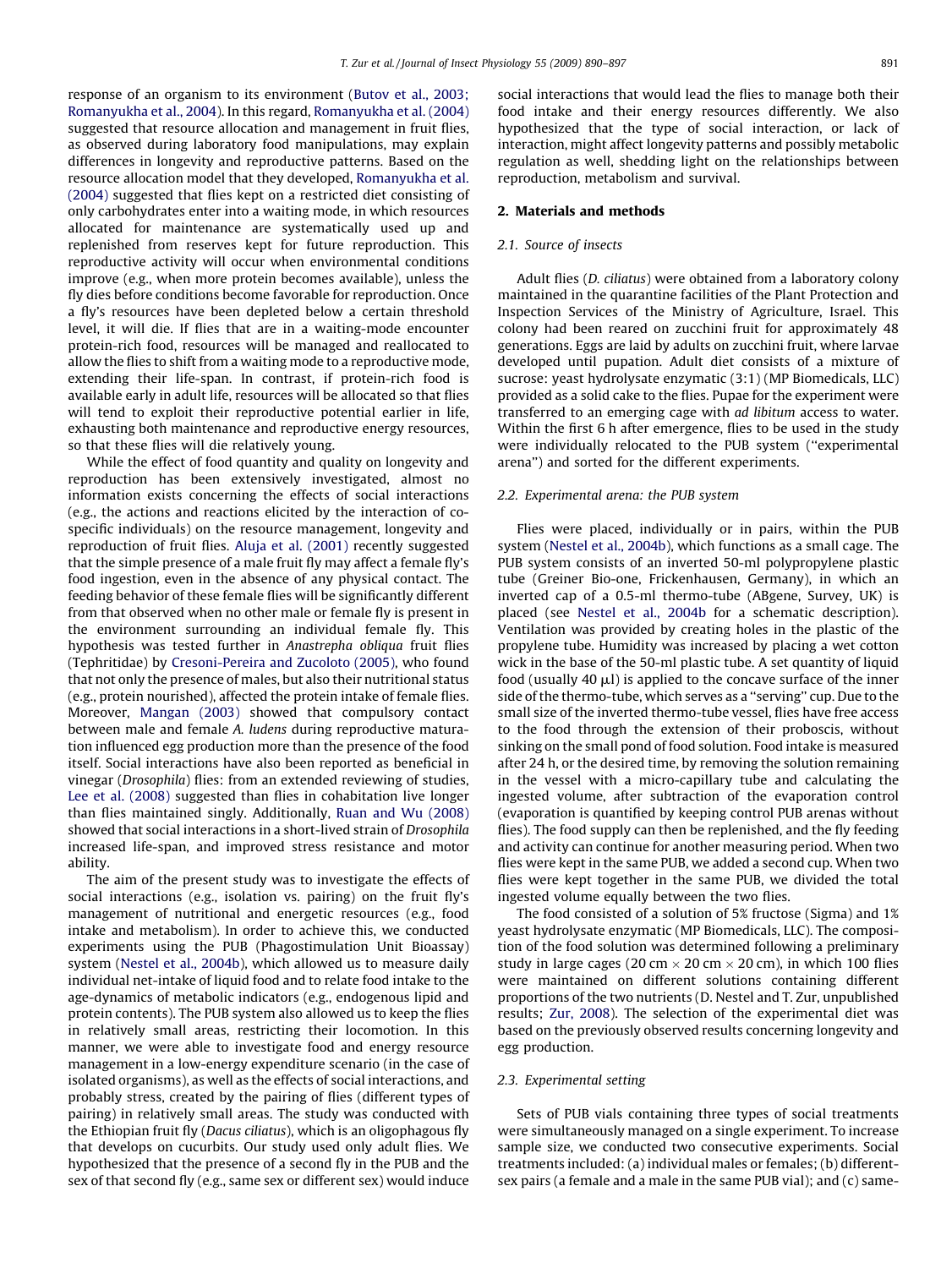sex pairs (two males or two females in the same PUB vial). Several PUB vials were used for each social treatment, in each of the two separate experiments. For the individual-male treatment, a total of 72 units were used; for the individual-female treatment, a total of 72 units were used; for the different-sex pairing, a total of 40 units were used; and for the same-sex pairing, a total of 40 units were used for each of the two combinations (male with male and female with female). The amounts of food consumed in each of the PUB cages were recorded daily through the end of the experiment. In this way, we were able to obtain specific daily intake information for each one of the units and link it later to the lipid and protein contents of the specific resident fly, or pair of flies, at the time of sampling. We also registered mortality as a function of age. In the pairing treatments, as soon as one of the flies was found dead, the sex of the dead specimen was recorded and that PUB vial was removed from the experiment. We also sampled, without substitution, subsets of living flies at different ages, in order to analyze their lipid and protein contents, and relate their metabolite contents to the amount of calories that were ingested by the time of sacrifice. Sampling ages were as follows: for the flies kept as solitary individuals, we sampled 5 units (flies) per age at ages 3, 5, 7 and 11 days old. For the flies maintained in pairs, we sampled 3–4 units (pairs) per age, at ages 3, 6, 8 and 9 (sampling after age 9 was not possible due to the shorter life-spans of the paired flies, as compared to flies maintained individually). Sampling of pairs was adjusted while carrying out the experiment and slightly differed from the sampling ages of solitary flies. The adjustment throughout the experiment responded to the higher, and earlier, mortality encountered in pairs. Thus, in order to secure enough samples of paired flies at appropriate ages, we decided to hold sampling of pairs for an extra day (instead of age 5, age 6, and instead of age 7, age 8). For treatments in which flies were maintained individually, five flies per sampling date were processed for chemical analysis; while in the case of the different-sex pairs, we processed three flies per sex per sampling date. For the same-sex pairs, we processed 6–8 flies per sampling date. Teneral levels of lipids and proteins were estimated from 20 individual males and females sampled from the emergence cage at the time of the establishment of the experiments. These teneral levels were common to all treatments. We continued the experiments until the early-reproductive adult age of 10 days, when the number of running PUB vials was low due to mortality and sampling (under laboratory conditions, flies start reproducing at age 8–10 days and peak at around 15 days of age). PUB vials were kept inside a humidity chamber (100 cm  $\times$ 100 cm  $\times$  50 cm) that was covered to keep the humidity level around 60% and the temperature at 26 $\degree$ C.

# 2.4. Lipid and protein quantification

Protein and lipids were extracted from the same individual fly, following the procedure described by [Yuval et al. \(1998\)](#page-7-0), with some modifications. After measuring wing length and determining fresh weight, flies were individually homogenized in 1 ml of phosphate buffered saline (PBS). Homogenates were centrifuged (10,000 rev min<sup>-1</sup>) and an aliquot (25  $\mu$ l) was reacted with  $200 \mu$ l Bradford reagent (Bio-Rad Laboratories) for 10 min on an ELISA plate. The amount of protein was determined at 595 nm in an ELISA reader (EL311SX Bio-Tek), using bovine serum albumin (Sigma) as a reference. Lipids were extracted from a  $100 \mu l$ aliquot of the homogenate and precipitate, which was dissolved in 900  $\mu$ l of a chloroform: methanol (1:2) solution. After centrifugation,  $250 \mu l$  were transferred to a new vial, dried on a heat-block, and reacted with 250  $\mu$ l of H<sub>2</sub>SO<sub>4</sub> at 95 °C for 10 min. Lipids were developed using the vanillin reagent ([Yuval](#page-7-0) [et al., 1998](#page-7-0)), and quantified at 530 nm using triolein (Sigma) as a standard.

#### 2.5. Data analysis

The amount of solution consumed in each of the PUB vials hosting two flies was divided equally between the two flies. The cumulative and individual ingestion of pairs of flies thus refers to the average volume ingested by a fly in the PUB vial, without discerning the actual amount ingested by each one of the flies. For the PUB vials hosting only one fly, ingestion refers to the actual volume ingested by that single fly. Differences in the cumulative amounts of solution ingested by the flies in the different social treatments were investigated at age 7 days using a one-way ANOVA [\(Sokal and Rohlf, 1981](#page-7-0)). Means were separated using an LSD test ( $P < 0.05$ ). Individual daily intake volumes as affected by social treatment are graphically displayed using event history diagrams ([Carey et al., 1998b\)](#page-6-0). Lipid and protein contents of individual flies were weighted by wing length (e.g.,  $\mu$ g/mm). Differences in metabolite contents as affected by social treatment, age and the interaction between the two variables were inferred using general linear models (GLM; [Stagraphics Plus 5, 2000\)](#page-7-0). Means were separated using an LSD. Kaplan–Meier estimators of survival were calculated for each social treatment. Pair-wise comparisons were conducted using the log-rank (Mantel–Cox) test ([Collet, 2003\)](#page-6-0).

In order to graphically model the relationship between feeding (''caloric income'') and the dynamics of metabolic reserves (lipids and proteins) in each of the social treatments, we converted solution intake into calories (approximate values based on the protein and fructose contents of the nutrient solution). The caloric intake derived from protein in the solution was estimated from the protein content of the yeast hydrolysate enzymatic (60%) and the caloric value of protein, which has been reported to be 4 kcal/g ([Mair et al., 2005](#page-6-0)). Fructose caloric content was estimated as 4 kcal/g [\(Mair et al., 2005\)](#page-6-0). Thus, cumulative caloric intake represents the amount eaten by a single fly throughout its stay in the PUB cage, until it was sampled for lipid and protein analyses. Levels of lipids and protein at the time of fly sampling were differentiated (e.g.,  $\Delta$ ) by subtracting their respective values from the average teneral levels (initial group average levels of lipids and protein at the time of emergence). Thus, content levels exceeding the teneral level suggest the anabolism of metabolites, while content levels below the teneral level suggest the catabolism of metabolites.

#### 3. Results

### 3.1. Effect of social interaction on food intake

Individuals in female–female pairs and individuals in female– male pairs ingested significantly more solution throughout the 7 day test periods than individuals in male–male couples, single females and single males ( $F = 48.1$ ; d.f. 4, 95;  $P < 0.01$ ; [Fig. 1\)](#page-3-0). Flies kept in the PUB as solitary individuals ingested significantly less solution than those kept in pairs ([Fig. 1\)](#page-3-0); males kept as solitary individuals ingested the smallest amounts of solution. The daily feeding patterns of individual flies maintained in the different social treatments are shown in [Fig. 2.](#page-3-0) The event history chart ([Carey et al., 1998b](#page-6-0)) shows that some flies in female–female pairs started ingesting relatively large volumes of solution as early as the first day of adult life. In this group, as well as in the other pair treatments, feeding was relatively intensive from day 4 through the rest of the fly's life. Few females maintained as solitary individuals showed patterns of intensive feeding during the first and second days. Most females displayed low–intermediate intake activity during these first days, as well as afterwards. Males kept as solitary individuals displayed relatively low levels of intake activity throughout the study.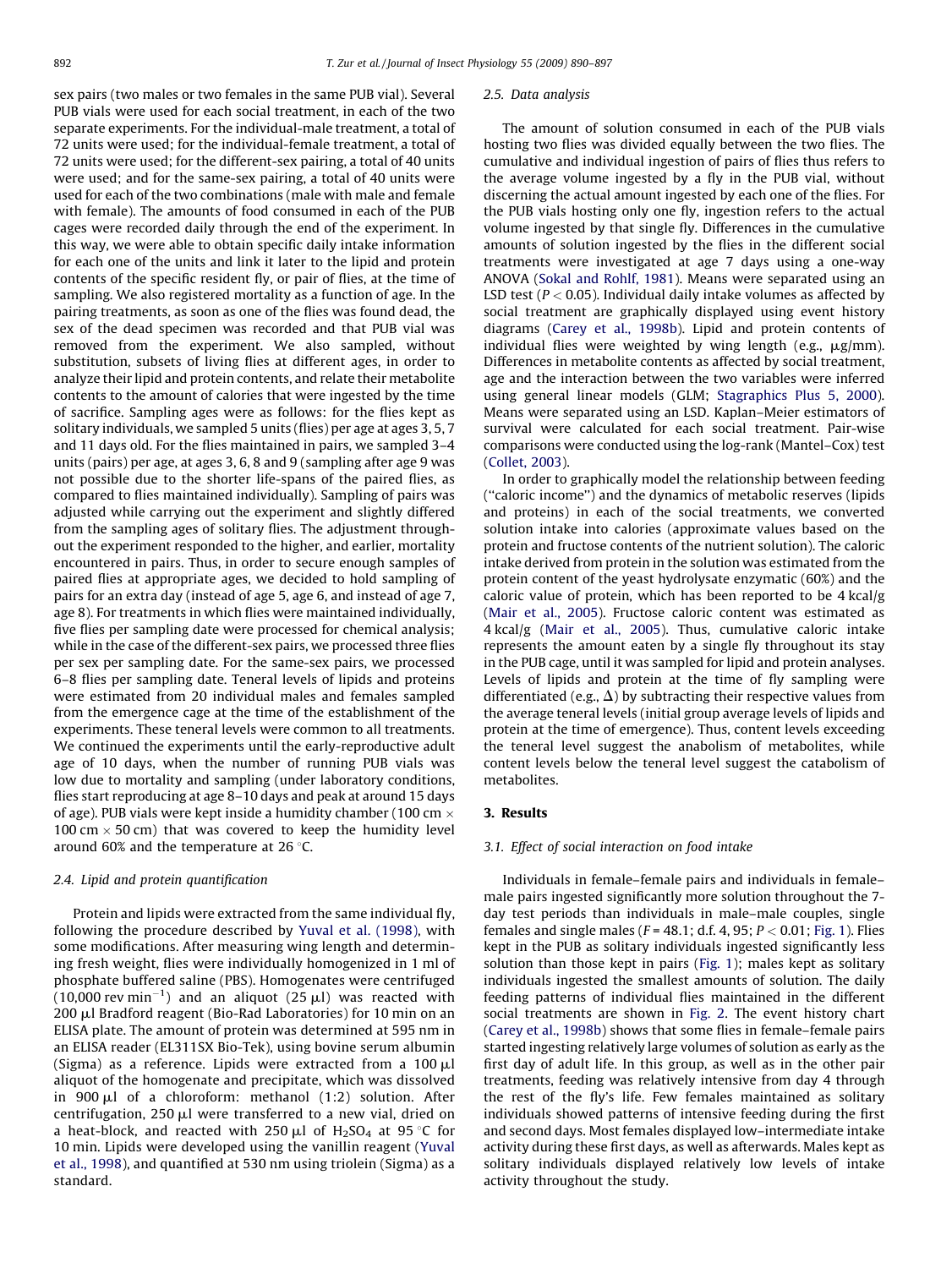<span id="page-3-0"></span>

Fig. 1. Cumulative ingestion of food solution (5% fructose + 1% yeast hydrolysate enzymatic) until day 7 of adult life in D. ciliatus maintained in the PUB system. Social treatments include single flies and different pairings of flies.

# 3.2. Effect of social interaction on lipid and protein contents

Lipid contents were significantly affected by the social treatments ( $F = 3.6$ ; d.f. 5, 217;  $P < 0.01$ ) and by age ( $F = 13.9$ ; d.f. 4, 217;  $P < 0.01$ ). There was a significant interaction between social treatment and age ( $F = 5.7$ ; d.f. 20, 217;  $P < 0.01$ ), due to the different age-patterns in the lipid contents of the single flies, as compared to the paired flies. The lipid levels of single females (Fig. 3a) tended to progressively, although not significantly, decreased with age. Male's lipid levels (Fig. 3b) remained almost constant throughout the period of the study. In contrast, the lipid levels of females (Fig. 3a) and males (Fig. 3b) kept in pairs initially



Fig. 2. Event history chart [\(Carey et al., 1998b](#page-6-0)) showing the range of daily food intake among individual D. ciliatus maintained in the PUB system throughout their adult lives. Intake is classified according to three different intensity levels. Social treatments included flies that were kept as individuals and flies kept in different types of pairings. The chart shows the data for all of the flies in the experiments. Horizontal lines describe single flies' food consumption throughout their lives. Flies are grouped by type of social treatment and are horizontally ordered within each group, from those flies that died early in the experiment to those that survived until the experiment was discontinued. Groups of flies are separated by horizontal lines and the type of social treatment is indicated by the sexual symbol or pair of symbols.



Fig. 3. Average levels of somatic lipids throughout the experimental period for female (a) and male (b) D. ciliatus adults maintained in the PUB system. The protein and lipid levels at day 1 are common to all of the treatment groups. White bars represent female or male flies kept as solitary individuals in the PUB, while black bars indicate the lipid levels of flies paired with flies of the opposite sex. The dotted bars indicate the lipid levels of flies kept in same-sex pairs.

decreased below the teneral levels, but then increased above teneral levels after the age of 5–6 days.

Protein contents were significantly affected by social treatment  $(F = 3.0; d.f. 5, 217; P < 0.05)$  and by age  $(F = 12.8; d.f. 4, 217;$  $P < 0.01$ ). The interaction between social treatment and age was not significant ( $F = 1.4$ ; d.f. 20, 217;  $P = 0.12$ ), suggesting parallel oscillations in protein levels over time. The protein levels of solitary females ([Fig. 4](#page-4-0)a) and solitary males ([Fig. 4](#page-4-0)b) decreased slightly below the teneral levels through day 5–6, and then increased back to the teneral levels by age 9–11 days. The protein levels of flies kept in pairs also decreased initially, but recovered to teneral levels after age 5–6 days. Both female–female pairs ([Fig. 4](#page-4-0)a) and male–male pairs [\(Fig. 4](#page-4-0)b) showed a new decrease in protein levels after age 7–8 days. The changes in protein levels observed over time in paired flies were more dramatic than those observed in flies kept as solitary individuals.

#### 3.3. Effect of social treatments on survival trends

Flies maintained as solitary individuals survived significantly longer than flies kept in pairs (log-rank test,  $\chi^2$  = 12.1; d.f. 2; *P* < 0.01 for females and  $\chi^2$  = 8.1; d.f. 2; *P* < 0.05 for males; [Fig. 5\)](#page-4-0). No significant differences were found between females and males kept as single individuals (log-rank test,  $\chi^2$  = 0.03; d.f. 1; P = 0.97). Flies in male–male pairs survived significantly longer than those in female–female pairs (log-rank test,  $\chi^2$  = 2.1; d.f. 1; P < 0.05). No differences in survival were observed between the males and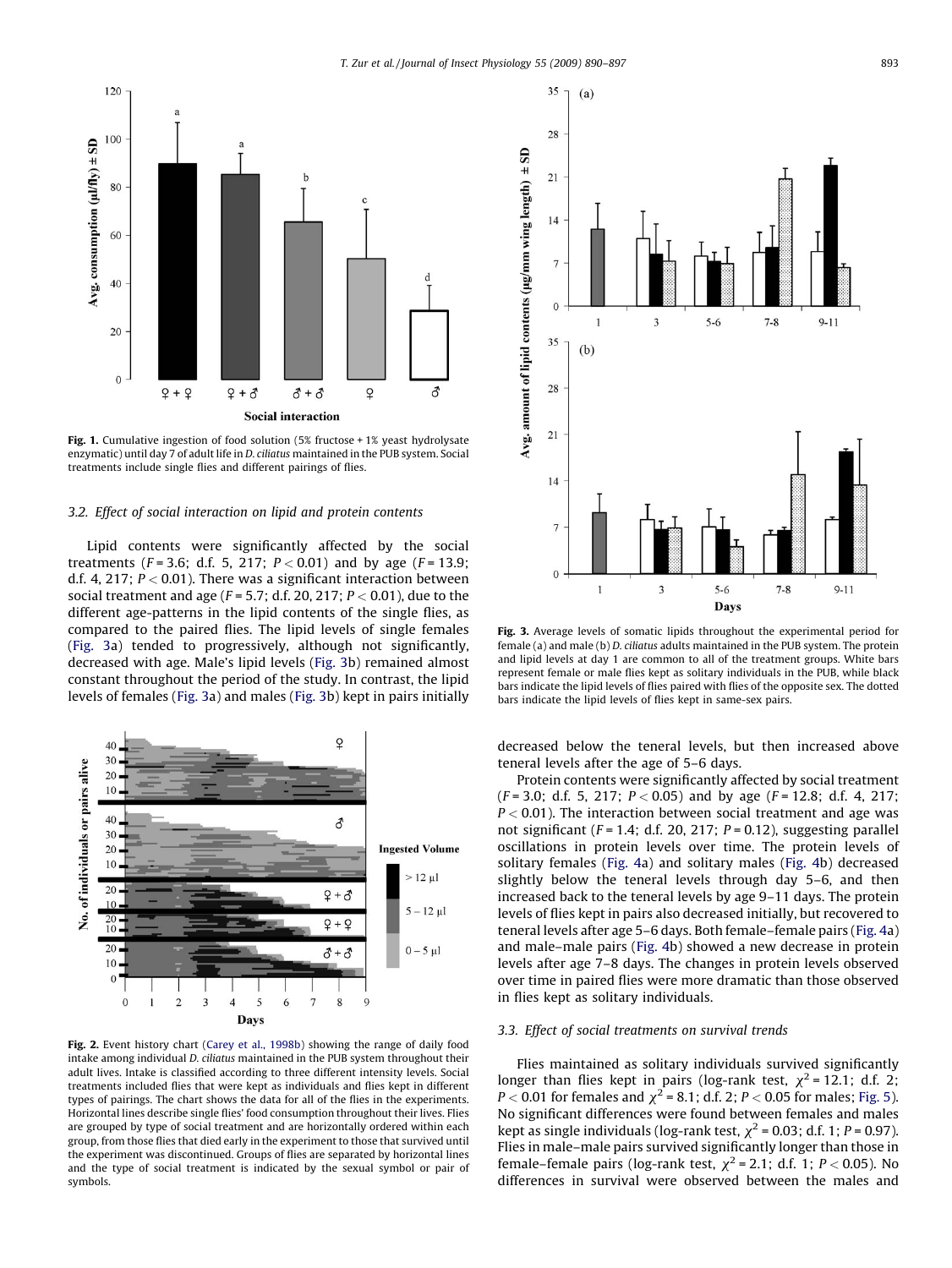<span id="page-4-0"></span>

Fig. 4. Average levels of somatic protein throughout the experiment in female (a) and male (b) D. ciliatus adults maintained in the PUB system. The level at day 1 is common to all of the treatment groups. White bars stand for female or male flies kept as solitary individuals in the PUB. Black bars describe the levels of lipids in flies paired with flies of the opposite sex. The dotted bars indicate the levels of somatic protein in flies kept in same-sex pairs.

females maintained in male–female pairs (log-rank test,  $\chi^2$  = 1.2; d.f. 1;  $P = 0.20$ ).

### 3.4. Effect of social interaction on the management of resources

Female D. ciliatus maintained in the PUB system as individuals ingested a relatively small cumulative amount of calories over the study period, in contrast to flies maintained in pairs (less than 50 calories in 9–11 days; [Fig. 6](#page-5-0)a–f). Similarly, male flies kept as single individuals ingested relatively small cumulative amounts of calories, as compared to both males kept in pairs and females maintained as single individuals [\(Fig. 7a](#page-5-0)–f). Female and male flies kept in pairs (either same-sex pairs or different-sex pairs) ingested larger cumulative amounts of calories over the study period (more than 100 calories in 9 days). Lipid and protein contents of both female and male flies kept as single individuals tended to decrease below the teneral level with age [\(Figs. 6a–b and 7a–b](#page-5-0)). In contrast, the lipid and protein contents of female and male flies maintained in pairs varied greatly by age and caloric intake ([Figs. 6c–f and 7c–](#page-5-0) [f](#page-5-0)). Lipid contents of female flies kept in same-sex or different-sex pairs decreased below teneral levels during the first days of adult life, and then increased afterwards [\(Fig. 6c](#page-5-0) and e). Similarly, male flies kept in pairs also showed a small decrease in lipid levels (below teneral levels) early on, followed by an increase in lipid content after 8 days [\(Fig. 7](#page-5-0)c and e). In both male and female flies kept in pairs, lipid anabolism and an increase in lipid content above teneral levels occurred after flies were able to ingest at least 50 calories of food. On the other hand, protein levels in females kept in



Fig. 5. Survival of female (a) and male (b) D. ciliatus adults maintained in the PUB system as affected by social treatment: single flies  $(\blacksquare)$ , flies in different-sex pairs  $({\blacktriangle})$  and flies in same-sex pairs  $(\bigcirc)$ .

pairs were below teneral levels throughout the study ([Fig. 6](#page-5-0)d and f). In contrast, the protein contents of males kept in pairs showed a dynamic pattern, dropping below teneral levels early in life, and then increasing later on ([Fig. 7](#page-5-0)d and f). In contrast to the other treatments, the lipid and protein levels in male–male couples showed peculiar short-term oscillations above and below the teneral levels [\(Fig. 7e](#page-5-0) and f).

#### 4. Discussion

The presence of a second fly in the PUB system fundamentally affected the feeding and metabolic behavior of the Ethiopian fruit flies. The results suggest that flies kept alone in the PUB seem to adopt a reproductive waiting-mode condition [\(Carey et al., 1998a\)](#page-6-0), in which energy income is significantly reduced, metabolism is slowed and longevity is extended. So, similar to the reported effect of protein-food availability on the reproductive and longevity strategies of Tephritidae ([Carey et al., 1998a, 2002, 2005; Aluja](#page-6-0) [et al., 2001; Butov et al., 2003; Romanyukha et al., 2004; Nestel](#page-6-0) [et al., 2005\)](#page-6-0), social interactions, or the lack thereof, seem to induce 'dual modes of aging' in D. ciliatus.

Previous studies have shown the effect of caged fly-density on reproduction and longevity. [Aluja et al. \(2001\)](#page-6-0) observed that ovarian development in Anastrepha fruit flies was facilitated by the presence of a second female in the cage, thus strengthening the notion of social facilitation in fruit flies ([Prokopy and Reynolds,](#page-7-0) [1998](#page-7-0)). [Aluja et al. \(2001\)](#page-6-0) have also suggested that social facilitation may be indirectly linked to an increase in food consumption and/or may have a direct effect upon the endocrine system of the fly. The results of this study provide some evidence concerning the physiological mechanism underlying social facilitation. Although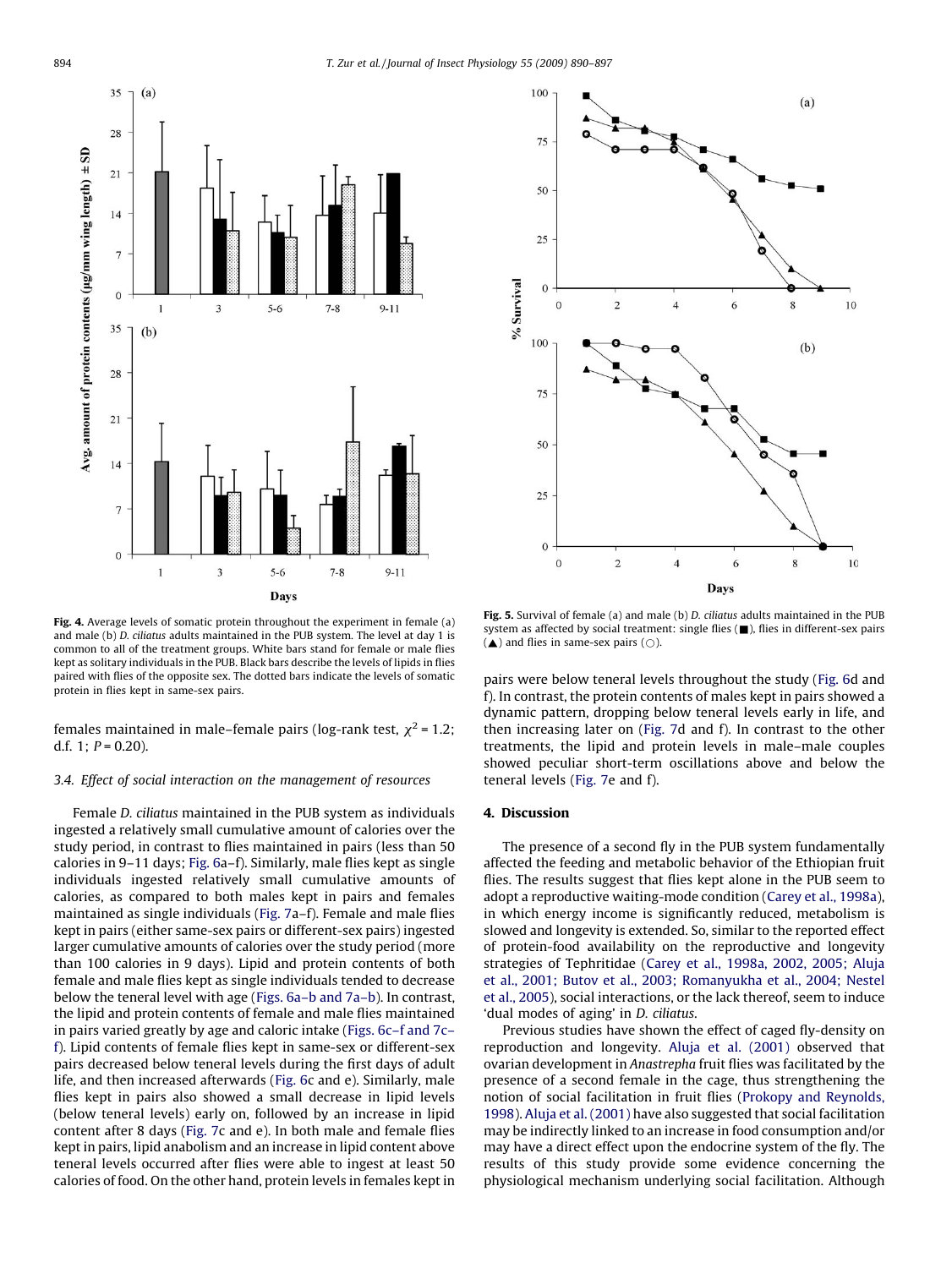<span id="page-5-0"></span>

Fig. 6. Relationship between the cumulative amounts of food calories (fructose + protein) ingested by individual D. ciliatus females and the relative lipid and protein contents of females maintained in different social treatments in the PUB system: flies kept in solitude (a and b), kept in different-sex pairs (c and d) and kept in same-sex pairs (e and f). The y-axis describes the difference between the average metabolite contents at the time of emergence (calculated from a group of 20 flies) and the levels in the individual at the time of sampling. Thus, levels above zero indicate contents greater than the teneral level, while levels below zero indicate contents less than the average teneral level. Colored marks indicate the ages of the flies at the time of sampling: 3 days old (black), 6–5 days old (red), 7 days old (green), 8 days old (blue), 9 days old (orange) and 11 days old (purple). The flies sampled at age 11 days (purple color) had all been kept as individuals (paired flies died more quickly). (For interpretation of the references to color in this figure legend, the reader is referred to the web version of the article.)

we did not follow egg-maturation or egg-laying patterns, this study clearly shows that flies reduce caloric income under solitary confinement and significantly increase their food intake when paired with another fly in the same PUB cage. Moreover, the study also shows clear signs of differential regulation of lipid and protein reserves in solitary flies, in contrast to that observed in paired flies. The fact that the increase in the amount of food consumed and the differences in metabolic regulation were observed in all of the types of pairings, regardless of the type of social interaction, is also noteworthy. Larger caloric intakes were consistently observed in PUB systems hosting females, while lower intakes were observed in those hosting males. Larger caloric intakes in PUB systems hosting a male and a female may be related to reproductive behavior and reproductive needs. The larger intakes observed in the female–female system may be related to 'social facilitation', or to stress and/or aggression created by the presence of two females within a restricted area [\(Papadopoulos et al., in press\)](#page-7-0).

If solitary confinement did in fact induced a waiting-mode condition in D. ciliatus, our results may shed some light on the management of resources in relation to different reproductive and longevity strategies. In contrast to flies kept in pairs, solitary



Fig. 7. Relationship between the cumulative amounts of food calories (fructose + protein) ingested by individual D. ciliatus males and the relative lipid and protein contents of males maintained in different social treatments in the PUB system: individuals (a and b), different-sex pairs (c and d) and same-sex pairs (e and f). The y-axis shows the difference between the average metabolite content at the time of emergence (calculated from a group of 20 flies) and the metabolite content of the individual at the time of sampling. Thus, levels above zero indicate contents exceeding the teneral level, while levels below zero indicate content levels below than the average teneral level. Colored marks indicate the ages of the flies at the time of sampling: 3 days old (black), 6–5 days old (red), 7 days old (green), 8 days old (blue), 9 days old (orange) and 11 days old (purple). The flies sampled at age 11 days (purple color) had all been kept as individuals (paired flies died more quickly). (For interpretation of the references to color in this figure legend, the reader is referred to the web version of the article.)

flies slowly consumed part of their reserves over the study period. On the other hand, paired flies expressed a recovery of lipids and protein levels already starting from age 5. Thus, a waiting mode in D. ciliatus appears to lead to a slow catabolism of reserves (at least of lipid reserves) and reduced caloric intake, which may have been responsible for the utilization of reserves without replenishment in this group of flies. In this sense, the patterns of resource utilization observed in this study may follow the resource allocation model proposed by [Romanyukha et al.](#page-7-0) [\(2004\)](#page-7-0). In this model, when flies are fed a restricted, carbohydrate-only diet, maintenance resources are progressively utilized until death occurs, leaving most of the resources targeted for reproduction (e.g., protein) intact. On the other hand, and reminiscent of the resource allocation model presented by [Romanyukha et al. \(2004\)](#page-7-0) for flies fed protein, pairing induced an active ''reproductive'' or ''stress'' condition, in which resources for reproduction and maintenance were more actively utilized and replenished.

Caloric restriction has been linked to increased longevity in many organisms, including fruit flies ([Butov et al., 2003; Lee et al.,](#page-6-0) [2008](#page-6-0)). Our results concerning the caloric intakes of solitary flies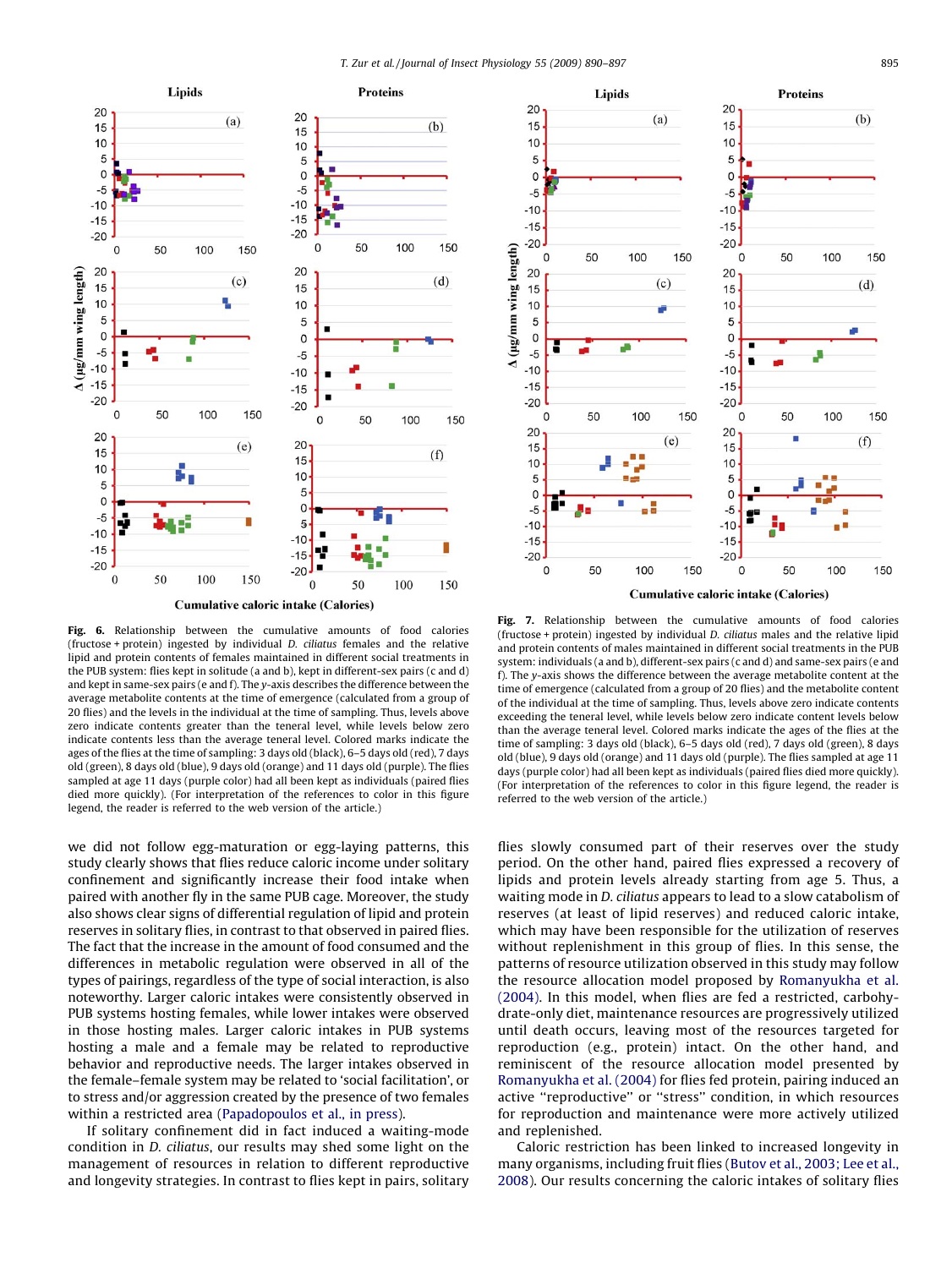<span id="page-6-0"></span>support this view. Caloric restriction has usually been referred to as the dietary restriction of protein food. Thus, organisms that eat both protein and carbohydrates have been shown to die more quickly than organisms that are fed only carbohydrates, probably as a result of a trade-off between longevity and reproduction (Carey et al., 1998a). In this study, we did not restrict protein intake, but the solitary flies significantly ''self-restricted'' their caloric intake by reducing their food intakes. This self-restriction of caloric intake resulted in a significant increase in longevity. The ability of individual Drosophila flies to regulate caloric intake was recently shown by Lee et al. (2008). It has been claimed that caloric restriction (in the traditional sense of energy content of the diet) is not responsible for extending the life-span of these flies, but that, paradoxically, increased protein intake is the cause of premature death (Lee et al., 2008). In this sense, a fly living without the stimulation of a partner-fly may extend its life-span by reducing its intake of protein, through the decreased consumption of food solution. Moreover, the theory that protein consumption in and of itself may be detrimental (Mair et al., 2005; Min et al., 2007; Lee et al., 2008) is strengthened by our own unpublished results (T. Zur and D. Nestel). In a preliminary study, we observed very low mortality rates during the first 10 days of adult life in D. ciliatus kept as solitary individuals in PUB systems, in which they were fed only carbohydrates (e.g., only about 10% of flies kept in solitude and fed 5% sucrose or fructose died within the first 10 days of adult life, in contrast to the 40–50% mortality rate observed in the present study for individual flies fed the protein–fructose diet; [Zur, 2008](#page-7-0)).

It has been suggested that caloric restriction may influence bioenergetics and metabolic rate (Hunt et al., 2006). Some studies (reviewed by Hunt et al., 2006) have shown that organisms tend to show transient or periodic decreases in their metabolic rates following caloric restriction. Although we did not directly measure respiration or  $O<sub>2</sub>$  consumption, the slow, progressive utilization of lipids and proteins observed in solitary flies, in contrast to the relatively large fluctuations in the metabolite contents of paired flies, may indicate a reduced metabolic rate in these flies. If this is the case, it means that the waiting-mode condition not only affects the fly's energy income (through the self-regulation of caloric intake), but may also affect the fly's expenditure of energy. Lowenergy income and low metabolism in individual D. ciliatus, which seem to express a reproductive 'waiting-mode' condition, may thus be a physiological mechanism that promotes longevity in this fly, and probably in other organisms as well. This aspect requires further research, and systems like the PUB may be suitable experimental system for testing different hypotheses.

Uncertainty concerning the availability of food (especially nitrogen availability) in nature may be an environmental cue that elicits a reproductive waiting-mode strategy in many organisms (Carey et al., 1998a). As far as we know, no previous study has shown or suggested that solitude may also induce a reproductive waiting mode in fruit flies. Although not reported earlier, in certain natural situations, individual fruit flies may find themselves alone, such as when the fly population is starting to build-up after hibernation, aestivation or diapause, and/or when hosts are temporarily unavailable. The observed ability of the fly to reduce its energy income, and possibly its metabolic rate, and enter into a waiting mode when the probability of encountering a mate, or lek, in the environments is low, is thus an adaptation that may increase the fitness of the fly by extending its life until an appropriate mate can be found.

# Acknowledgements

This study was partially funded by the Dr. Keren Ehrlich Memorial Fund and by IAEA Research contract no. 1302, which was awarded to D.N. We thank Boaz Yuval (Hebrew University of Jerusalem, Israel) for his valuable suggestions, and Shlomit Shlush and Batia Kamensky (HUJ) for laboratory help throughout the study. This study is part of T.Z.'s M.Sc. Thesis.

#### References

- Aluja, M., Diaz-Fleischer, F., Papaj, D.R., Lagunes, G., Sivinski, J., 2001. Effects of age, diet, female density, and the host resource on egg loads in Anastrepha ludens and Anastrepha obliqua (Diptera: Tephritidae). Journal of Insect Physiology 47, 975– 988.
- Blay, S., Yuval, B., 1997. Nutritional correlates of reproduction success of male Mediterranean fruit fly (Diptera: Tephritidae). Animal Behavior 54, 59–66.
- Butov, A.A., Carey, J.R., Volkov, M.A., Sehl, M.E., Yashin, A.I., 2003. Reproduction and survival in Mediterranean fruit flies: a ''protein and energy'' free radical model of aging. Biogerontology 4, 387–395.
- Canato, C.M., Zucoloto, F.S., 1993. Diet selection by Ceratitis capitata larvae (Diptera, Tephritidae): influence of the rearing diet and genetic factors. Journal of Insect Physiology 39, 981–985.
- Cangussu, J.A., Zucoloto, F.S., 1992. Nutritional value and selection of different diets by adult Ceratitis capitata flies (Diptera, Tephritidae). Journal of Insect Physiology 38, 485–491.
- Carey, J.R., Liedo, P., Harshman, L., Liu, X., Muller, H.-G., Patridge, L., Wang, J.-L., 2002. Food pulses increases longevity and induce cyclical egg production in Mediterranean fruit flies. Functional Ecology 16, 313–325.
- Carey, J.R., Liedo, P., Muller, H.-G., Patridge, L., Wang, J.-L., Vaupel, J.W., 1998a. Dual modes of aging in Mediterranean fruit fly females. Science 281, 996–998.
- Carey, J.R., Liedo, P., Muller, H.-G., Wang, J.-L., Vaupel, J.W., 1998b. A simple graphical technique for displaying individual fertility data and cohort survival: case study of 1000 Mediterranean fruit fly females. Functional Ecology 12, 359– 363.
- Carey, J.R., Liedo, P., Muller, H.-G., Wang, J.-L., Zhang, Y., Lawrence, H., 2005. Stochastic dietary restriction using a Markov-chain feeding protocol elicits complex, life history response in medflies. Aging Cell 4, 31–39.
- Cohen, H., Voet, H., 2002. Effect of physiological state of young Ceratitis capitata on resource foraging behavior. Entomologia Experimentalis et Applicata 104, 345– 351.
- Collet, D., 2003. Modelling Survival Data in Medical Research. Chapman and Hall, CRC Press, Boca Raton, FL.
- Cresoni-Pereira, C., Zucoloto, F.S., 2005. The presence of the sexual partner and nutritional condition alter the Anastrepha oblique MacQuart (Diptera: Tephritidae) protein discrimination threshold. Neotropical Entomology 34, 895–902.
- Downer, R.G.H., 1981. Physiological and environmental considerations in insect bioenergetics. In: Downer, R.G.H. (Ed.), Energy Metabolism in Insects. Plenum Press, New York, pp. 1–17.
- Fernandes-da-Silva, P.G., Zucoloto, F.S., 1993. The influence of host nutritive value on performance and food selection in Ceratitis capitata (Diptera, Tephritidae). Journal of Insect Physiology 39, 883–887.
- Galun, R., Gothilf, S., Blondheim, S., Lachman, A., 1981. Protein and sugar hunger in the Mediterranean fruit fly Ceratitis capitata (Wied) (Diptera: Tephritidae). In: Steiner, J.E., Ganchrow, J.R. (Eds.), Proceedings of the 5th European Chemoreception Research Organization Symposium, Jerusalem, 8–12 November 1981, Israel, pp. 245–251.
- Galun, R., Gothilf, S., Blondheim, S., Sharp, J.L., Mazor, M., Lachman, A., 1985. Comparison of aggregation and feeding responses by normal and irradiated fruit flies. Ceratitis capitata and Anastrepha suspense (Diptera: Tephritidae). Environmental Entomology 14, 726–732.
- Hunt, N.D., Hyun, D.-H., Allard, J.S., Minor, R.K., Mattson, M.P., Ingram, D.K., de Cabo, R., 2006. Bioenergetics of aging and calorie restriction. Ageing Research Reviews 5, 125–143.
- Jacome, I., Aluja, M., Liedo, P., Nestel, D., 1995. The influence of adult diet and age on lipid reserves in the tropical fruit fly Anastrepha serpentine (Diptera: Tephritidae). Journal of Insect Physiology 41, 1079–1086.
- Kaspi, R., Yuval, B., 2000. Post-teneral protein feeding improves sexual competitiveness but reduces longevity of mass-reared sterile male Mediterranean fruit fly (Diptera: Tephritidae). Annals of the Entomological Society of America 93, 949–955.
- Landolt, P.J., Davis-Hernandez, K.M., 1993. Temporal patterns of feeding by Caribbean fruit fly (Diptera: Tephritidae) on sucrose and hydrolyzed yeast. Annals of the Entomological Society of America 86, 749–755.
- Lee, K.P., Simpson, S.J., Clissold, F.J., Brooks, R., Ballard, J.W.O., Taylor, P.W., Soran, N., Raubenheimer, D., 2008. Lifespan and reproduction in Drosophila: new insights from nutritional geometry. Proceedings of the National Academy of Sciences 105, 2498–2503.
- Levy, K., Shelly, T.E., Yuval, B., 2005. Effects of the olfactory environment and nutrition on the ability of male Mediterranean fruit flies to endure starvation. Journal of Economic Entomology 98, 61–65.
- Mair, W., Piper, M.D.W., Patridge, L., 2005. Calories do not explain extension of life span by dietary restriction in Drosophila. PLoS Biology 3, 1305–1310.
- Mangan, R.L., 2003. Adult diet and male-female contact effects on female reproductive potential in Mexican fruit fly (Anastrepha ludens Loew) (Diptera: Tephritidae). Journal of Economic Entomology 96, 341–347.
- Min, K.-J., Flatt, T., Kulaots, I., Tatar, M., 2007. Counting calories in Drosophila diet restriction. Experimental Gerontology 42, 247–251.